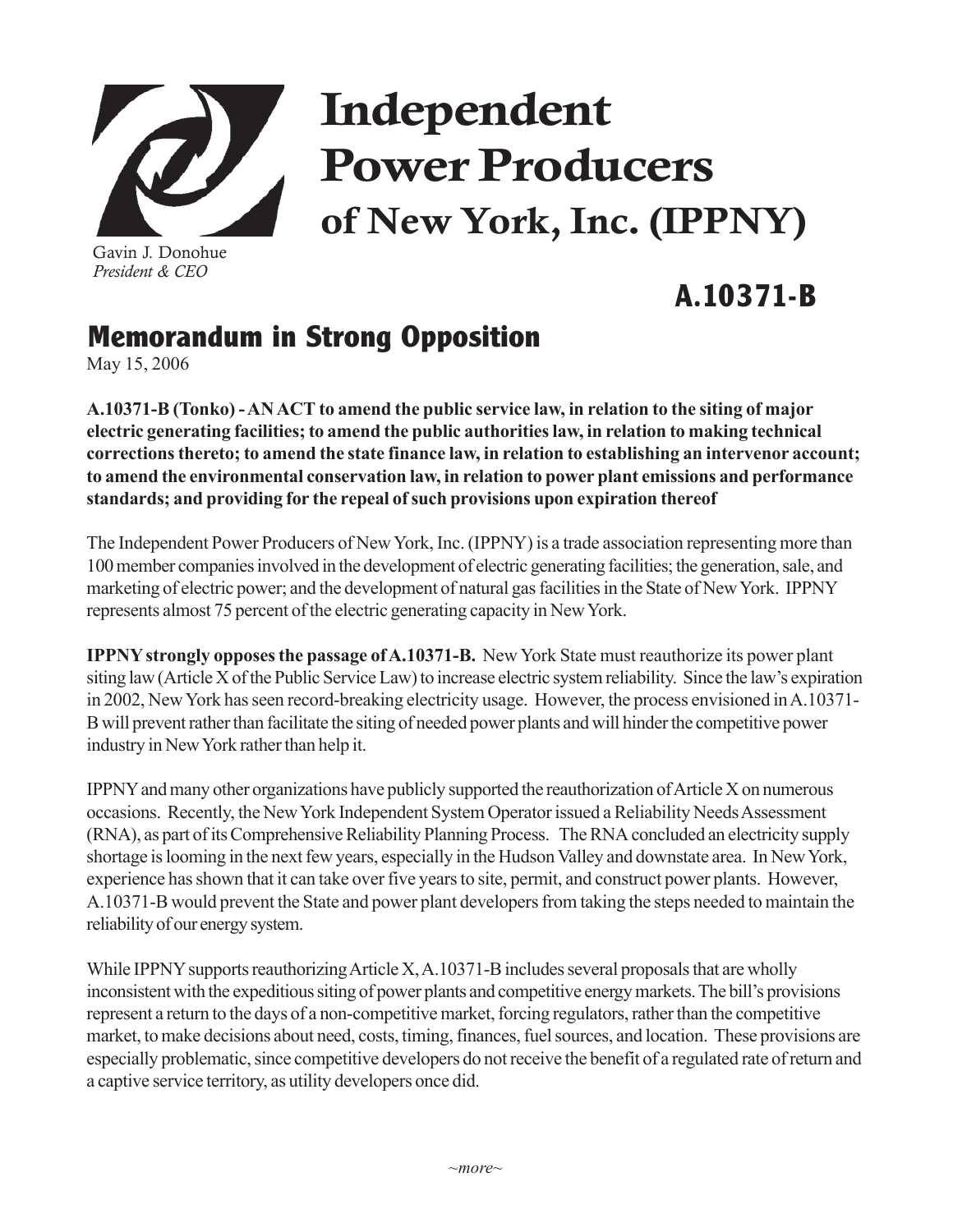

## **IPPNY Memo in Strong Opposition A.10371-B Page 2**

The bill contains requirements that would set the siting process back thirty years to the original enactment of the first siting statute (former Article VIII of the Public Service Law); these provisions may have been suitable for regulated, vertically integrated electric utilities of the 1970's that charged captive ratepayers for all decisions, but these mandates are totally inapt for competitive, non-rate-based generators who absorb the cost consequences of power plant construction. New York is meeting its energy needs by fostering competition. The State should not be involved in micro-managing the competitive process. Indeed, the Staff of the NYS Department of Public Service recently issued a report highlighting the benefits competitive markets have brought to New York. By effectively creating a return to a power plant regime that tightly fetters market forces, this bill would put those benefits at risk and endanger any new benefits that may accrue as competitive markets continue to develop.

Before it expired, the Article X process was the most comprehensive and expensive in the country. The law worked, scrutinizing the siting of proposed facilities 80 megawatts (MW) or larger and successfully certifying more than ten facilities totaling over 5,000 MW. The bill would raise Intervenor Fund fees by at least \$200,000, a 66 percent increase. No Intervenor Fund ever was exhausted under Article X before it expired, and the provision to increase these fees puts an even larger up-front and unnecessary burden on companies willing to develop plants in New York. Furthermore, lowering the Article X review threshold from 80 MW to 30 MW would force smaller plants into this expensive process. As a result, New York will not be able to site the new generation it needs, and scarce supplies of electricity will, at best, drive prices up and, at worst, cause reliability problems or even blackouts.

Also, the bill would expand significantly the scope of the application and ensuing hearing processes and increase burdens on the DEC, NYSERDA and applicants, beyond the requirements of the State Environmental Review Act, the expired Article X law, and federal law. These new requirements are especially burdensome for smaller power plants, in relation to the potential for environmental impacts from these facilities.

Taken together, the additional burdens and intervenor fees required by the bill would increase significantly the cost of the application, discovery and hearing processes. If the average Article X licensing process costs about \$5 million per applicant, additional requirements under this bill could easily add \$3 million to that amount.

Additionally, the siting process envisioned in this legislation could complicate federal delegation to issue air and water permits. The bill would authorize the Siting Board to seek delegation of this authority from the Federal Government and to perform an independent evaluation of whether permits should be issued. These provisions seem to conflict with other parts of the bill that allow the DEC to make decisions about these permits. Currently, the DEC has exclusive federal approval to issue these permits.

The bill would require additional environmental controls on power plants. However, since the expiration of Article X, Federal and New York State agencies already have taken steps to reduce the impact of power plant operations on the environment. The Environmental Protection Agency has adopted its Clean Air Interstate Rule to reduce significantly emissions of sulfur dioxide and nitrogen oxides, as well as its Clean Air Mercury Rule.